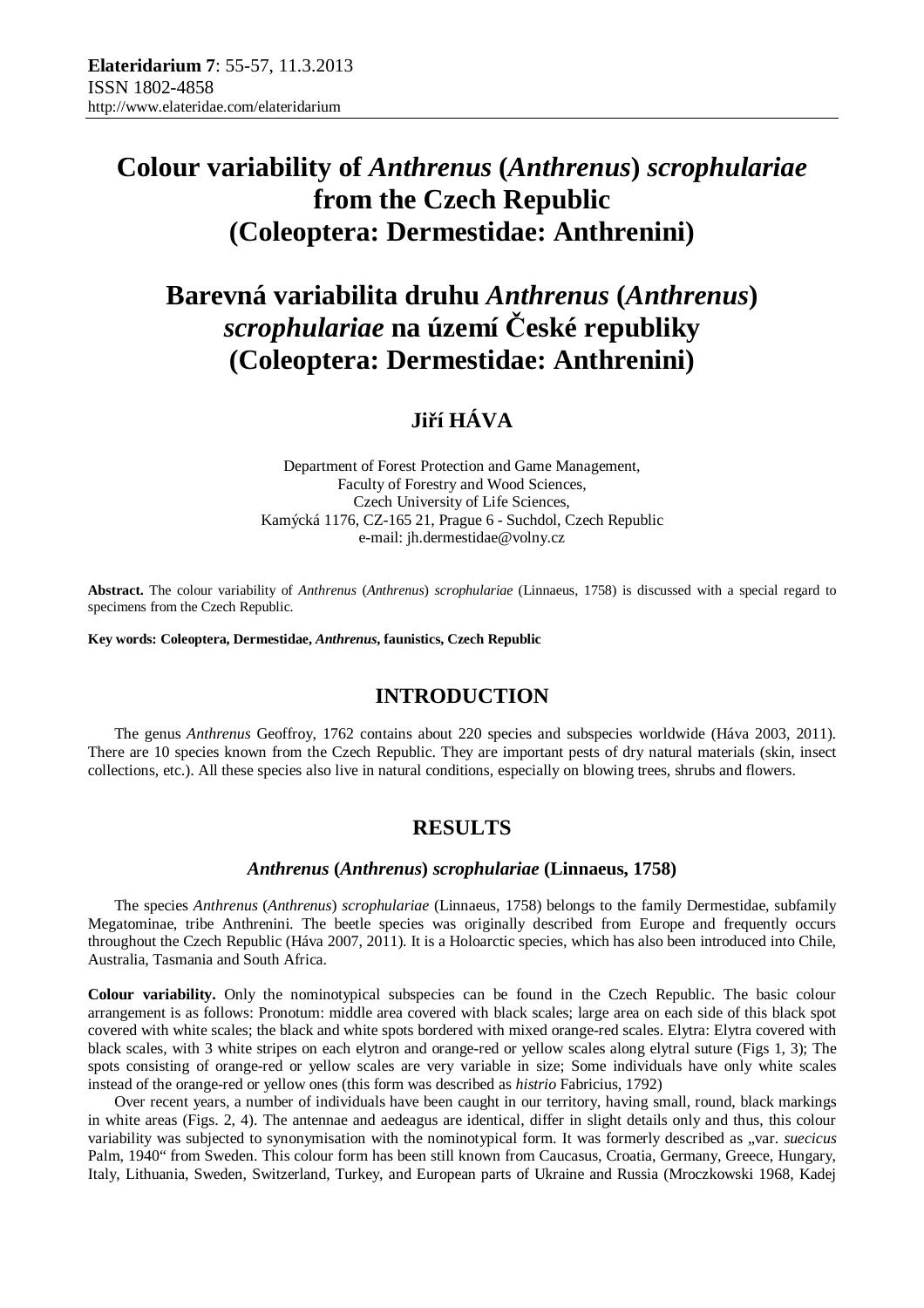2005), and furthermore from Albania (Háva, unpublished record) and Bulgaria (Háva, unpublished record). In the note presented here, I am mentioning it as a new colour variability from the Czech Republic (it is not listed in my previous work: Háva 2011). There is a high probability that this colour form will be found (or has already been found and deposited in private and/or institutional collections) from further locations in the Czech Republic; it can be easily overlooked due to the very common occurrence of individuals exerting the typical arrangement of the colour pattern.

**Material studied: Czech Republic:** Bohemia c., Únětice u Prahy (5852), 15.9.2007, J. Háva lgt., det. et coll., 1 spec.; Bohemia c., Dobříš env. (6250), 20.6.2011, J. Háva lgt., det. et coll., 1 spec.; Bohemia c., Slaný (5750), 6.6.2008, J. Háva lgt., det. et coll., 1 spec.; Moravia mer., Lednice (7166), 21.5.2006, Sv. Bílý lgt., J. Háva det. et coll., 1 spec.; Moravia mer., Břeclav env. (7267), Kančí obora, floodplain forest, 11.5.-30.6.2006, Š. Vodka lgt., J. Háva det. et coll., 10 spec.



Figs 1-2. Habitus of *Anthrenus* (*Anthrenus*) *scrophulariae* (Linnaeus, 1758): 1- typical form, 2- var. *suecicus*.



Figs 3-4. Pronotal colour variability of *Anthrenus* (*Anthrenus*) *scrophulariae* (Linnaeus, 1758): 3- typical form, 4- var. *suecicus* (according to Kadej, 2005).

**Acknowledgements.** I am obliged very much to M. Rakovič (Prague, Czech Republic) for translation of my manuscript into English. The research was supported by the Internal Grant Agency (IGA n.20124364), Faculty of Forestry and Wood Sciences, Czech University of Life Sciences Prague.